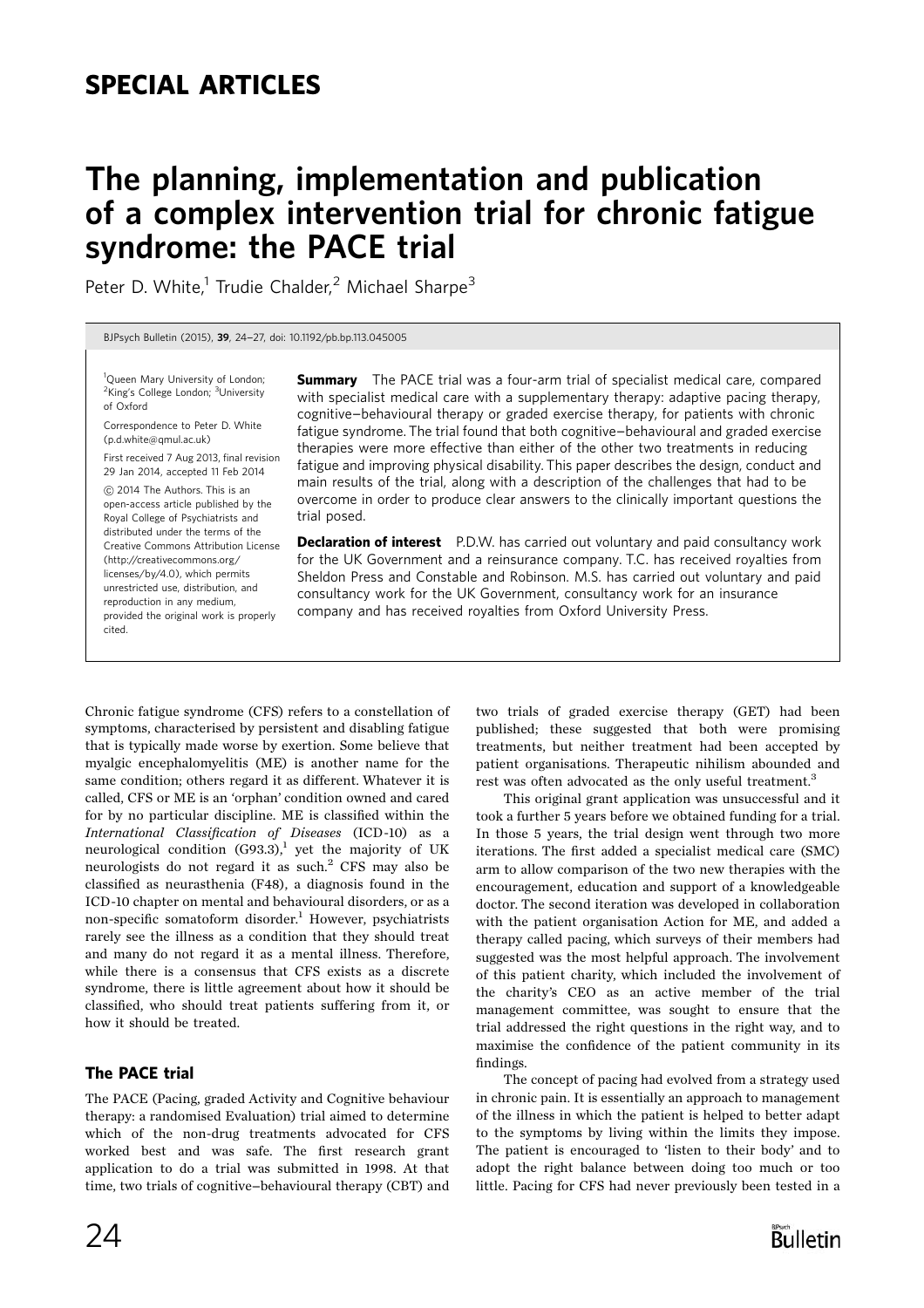trial, and the precepts behind it allowed a comparison of two different models of the illness: one adaptive (pacing), the other rehabilitative (CBT and GET). A standardised pacing therapy was produced in collaboration with Action for ME and Professor Diane Cox of Cumbria University, who agreed to be the therapy lead, having had extensive experience in delivering an occupational therapy approach to CFS that incorporated pacing. We called it 'adaptive pacing therapy' (APT) so as to convey the main aim of the therapy  $-$  to enable the patient to optimally adapt to the illness.

The PACE trial was finally funded in 2003.<sup>4</sup>

#### Design issues

The PACE trial was designed to compare the efficacy and safety of SMC alone against SMC with additional APT, CBT or GET for patients with CFS recruited from six clinics in England and Scotland. We also sought to determine costeffectiveness, mediators and moderators of outcome, as well as the patients' long-term outcome. The trial raised a number of design issues.

#### Delivery of the therapies

A key design issue was how best to deliver the three therapies; should the same individuals deliver all three or should each be given by different people? We decided to have the most appropriate discipline deliver each therapy: CBT-trained therapists (clinical psychologists or nurse therapists) delivered CBT, physiotherapists (there was one exercise physiologist) delivered GET and occupational therapists delivered APT. This decision ensured optimal delivery of each therapy by the therapists most likely to deliver these therapies in clinical practice, but increased the risk that the relative effectiveness of the therapies could be compounded by differences in the effectiveness of the therapists themselves. Consequently, quality assurance of therapy delivery was vital. We did this in a number of ways: manuals for both therapists and patients were written and iteratively piloted, and extensive training and regular supervision of the therapists was provided.

Therapy quality was ensured by only allowing therapists to treat trial patients once their competency had been established with non-trial patients. Each therapy had a lead who delivered supervision: these were Mary Burgess, an authority on CBT for CFS; Jessica Bavinton and Lucy Clark for GET, a clinical specialist physiotherapist and a research sports physiologist, respectively; and Diane Cox for APT. All therapy sessions were audio-recorded to aid supervision and to allow ratings of therapy quality and fidelity.<sup>5</sup> The treatment manuals we used in the trial are available for free download at www.pacetrial.org/trialinfo.

#### Eligibility criteria and outcomes

We decided that only patients who met the Oxford definition of CFS would be eligible to participate in the trial.<sup>6</sup> This definition was widely used, broad and, unlike others, required fatigue to be the patients' main complaint. This helped to differentiate CFS from other syndromes, such as fibromyalgia, in which fatigue is a common symptom. We were also interested in knowing whether the trial findings applied to the subgroups of patients who met alternative definitions of CFS and ME, so we stratified treatment allocation by the international criteria for CFS and also by the London criteria for ME.<sup>7,8</sup>

The primary outcome was hard to decide on: should it be fatigue or disability? After much debate, we chose both as co-primary outcomes because we considered them equally important aspects of the illness and potentially different in their response to the different treatments.

In order to measure treatment safety, we chose to follow the stringent European Union Clinical Trials Directive for pharmaceutical interventions, a standard rarely applied to trials of therapies.<sup>9</sup> The measures of safety included adverse events, serious adverse events and reactions, withdrawal from treatments, a global selfmeasure of worsening, and an a priori threshold for deterioration in physical disability.

We also measured a number of secondary outcomes as well as potential mediators and moderators. Outcomes were assessed at baseline, mid-therapy, the end of the main treatment phase and 1-year follow-up, as well as long-term follow-up 2.5 years after randomisation.

#### The analysis

Having two primary outcomes complicated the analysis, although the size of the trial gave sufficient power. Having three follow-up assessments allowed us to use a linear regression model that minimised any effects of the small amount of missing data, and also allowed us to adjust the model by factors such as baseline measures. We originally planned to use a composite outcome measure of the proportions of participants who met either a 50% reduction in the outcome score or a set threshold score for improvement. However, as we prepared our detailed statistical analysis plan, we quickly realised that a composite measure would be hard to interpret, and would not allow us to answer properly our primary questions of efficacy (i.e. comparing treatment effectiveness at reducing fatigue and disability). Before any examination of outcome data was started, and after approval by our independent steering and data monitoring committees, we decided to modify our method of analysis to one that simply compared scores between treatments at follow-up, adjusting the analysis by baseline scores. We also addressed the potential clustering effects resulting from different numbers of patients being treated by the different therapists.

#### The main results

Overall, we recruited 640 patients.<sup>10</sup> Almost all participants (98%) provided some outcome data, and 95% provided outcome data at 12 months, with no significant differences between arms in missing data. These very high rates of follow-up were achieved as a result of the commitment of the participants and the assiduous work by the research staff. The strategies used by the latter included offering convenient interview times (including early evenings), mailing most questionnaires to allow sufficient time to answer them before interviews, paying travel expenses, following up non-attenders expeditiously by mail and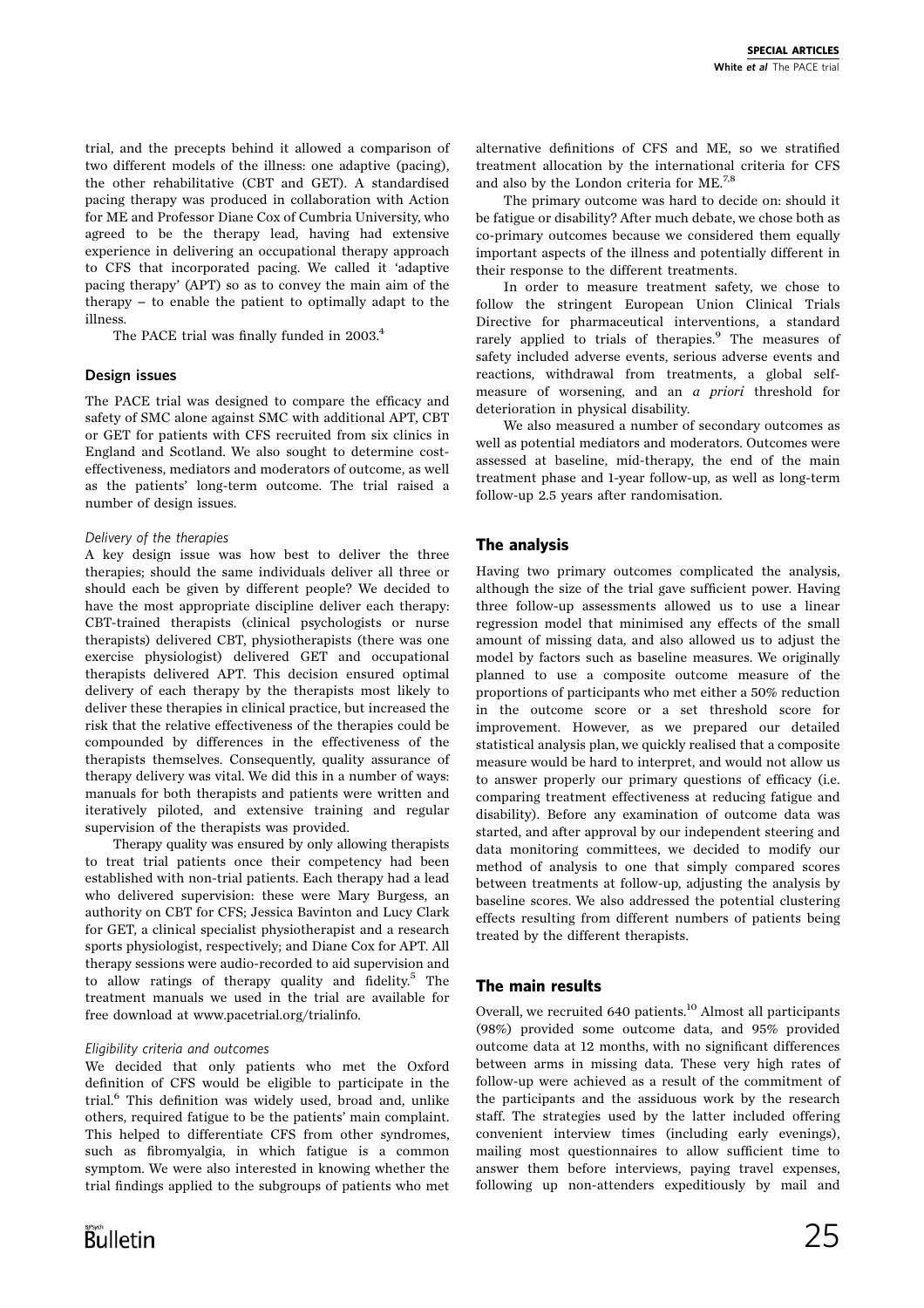telephone, offering to see the participants at their homes and, as a last resort, recording the primary outcomes over the telephone. However, if we were doing the trial again, we would seek ethical permission to also offer follow-up by email, Skype and FaceTime.

Only 8% of participants dropped out of treatment, again with no significant difference in dropouts between treatment arms. Between 82 and 88% of participants who received a therapy alongside SMC said that they were satisfied with it, whereas only 50% reported being satisfied with SMC alone.

Analysis of the primary outcomes revealed that both CBT and GET led to significantly greater improvements in both fatigue and physical disability than did either SMC or APT. The adjusted effect sizes ranged from 0.5 to 0.8. To our surprise, there were no significant differences between APT and SMC in either primary outcome.

The differences between treatments for the secondary outcomes were broadly similar to the primary outcome comparisons. There were no significant differences in any safety measures between treatment arms. There was also a similar pattern of results in the two subgroups that met the alternative criteria for CFS and ME.

The cost of one quality-adjusted life-year (QUALY) gained was found to be £18 374 for CBT and £23 615 for GET.<sup>11</sup> Both CBT and GET were three times more likely to lead to recovery from the present episode of illness than SMC alone.<sup>12</sup>

We concluded that both CBT and GET were moderately effective, cost-effective and safe treatments for CFS. These results were important in confirming to patients, healthcare professionals and commissioners that the promise of CBT and GET found in the earlier and small trials was justified, and that these treatments were safe to receive, if delivered as designed by the appropriate therapists.

## Implementation

The results of the trial supported the current National Institute for Health and Care Excellence (NICE) guidelines' recommendation that 'cognitive behavioural therapy and/or graded exercise therapy should be offered to people with mild or moderate CFS/ME [ . . . ] because currently these are the interventions for which there is the clearest research evidence of benefit.'13 The trial results also suggested that management by pacing, which was notably less effective than the other therapies, should not be recommended.

Now the trial has been completed and the main findings published, there is the challenging business of implementation within the National Health Service (NHS) at a time of reducing budgets. Despite the NICE guidelines suggesting that patients with long-standing CFS should be seen by specialists,13 many are now being sent to either Improving Access to Psychological Therapies (IAPT) services or mental health teams; these services are often neither confident nor competent in delivering CFS-specific CBT and GET. The evidence suggests that outcomes are better with specialist CFS services.<sup>14,15</sup> Alternative ways of delivering therapies, such as through the internet and by telephone, which are easier to access and potentially more cost-effective, may provide ways to help patients in the future.<sup>16,17</sup>

# Challenges and solutions

Delivering treatment in a trial like this required the time and resources to recruit, employ, train and supervise numerous staff working across a wide geographical area. We also had to address staff turnover and the consequent extra training and supervision needed for new staff. Occasionally, it was necessary to train an existing therapist in a second therapy, which proved popular with those who did it. The morale of therapists giving a specific therapy was maintained by encouraging them to take ownership of their manualised therapy, by close supervision, and by peer support between centres.<sup>5</sup>

PACE was affected by several external influences. First, some patient organisations expressed opposition to the trial from the time that funding was announced.<sup>18</sup> Our understanding is that this opposition reflected the fact that the trial did not focus on a biomedical approach to CFS. Meetings with those who objected did not alter their concerns and divergent views about the illness and its management continue to this day.19 Strategies against the trial have included a public petition to the prime minister and formal complaints to our funders and publishers.<sup>20</sup> None of these complaints have been upheld, but they did take considerable time to address. A large number of Freedom of Information Act requests seeking information on all aspects of the trial have been received since the main results were published in 2011. Both declined requests that were appealed all the way up to the Information Tribunal were rejected, one being considered 'vexatious'.<sup>21</sup> There was even a debate on the trial in the House of Lords in 2013.<sup>22</sup> Our deliberate policy, to help allay concerns about the trial, was to be as transparent as possible regarding what we did, while protecting medical confidentiality and our staff; this included publishing the protocol and the statistical analysis plan,4,23 and paying for open access to all publications. On a more positive note, some patient organisations, such as the Association for Young people with ME (AYME), have accepted the findings, and are advising their members accordingly.24

Second was the challenge of delivering a complex trial in the NHS. One particular threat was the 'Agenda for Change' which had implications for the salary grades of therapists. As a result, some of the trial centres interpreted the fact that the trial therapists had to use a manual to mean that they were unskilled, and therefore should have their pay reduced. We were successful in making the case that the trial therapists were more rather than less skilled by taking on a research role. We also supported therapists in their career progression, providing guaranteed employment beyond the trial, when possible.

The third challenge was longevity. The trial was funded in 2003; the first patient recruited in March 2005; the last patient followed up by January 2010; the main paper published in February 2011. Eight years is a long time to keep a team together and motivated. The co-principal investigators (PIs) and treatment leaders had an important role in setting the standards for trial conduct and ensuring